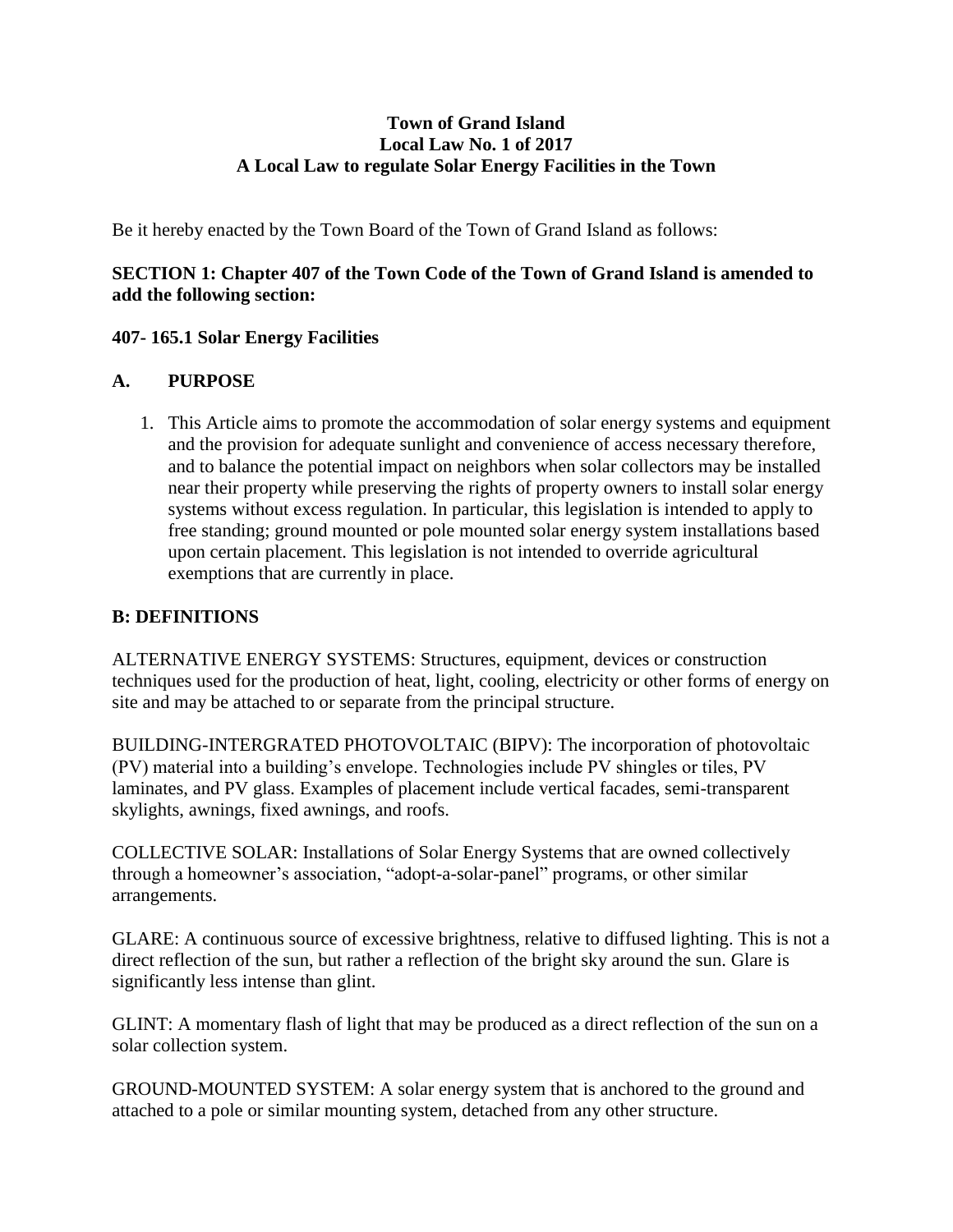MAJOR SOLAR COLLECTION SYSTEM or SOLAR FARM: An area of land or other area used for a solar collection system principally used to capture solar energy and convert it to electrical energy to transfer to the public electric grid in order to sell electricity to or receive a credit from a public utility entity, but also may be for on-site use. Solar farm facilities consist of one or more freestanding GROUND-MOUNTED or ROOF-MOUNTED solar collector devices,

MINOR OR ACCESSORY SOLAR COLLECTION SYSTEM: A solar photovoltaic cell, panel, array, solar hot air or water collector device, which relies upon solar radiation as an energy source for collection, inversion, storage, and distribution of solar energy for electricity generation or transfer of stored heat, secondary to the use of the premises for other lawful purposes, Minor solar collection systems may consist of BUILDING-INTERGRATED PHOTOVOLTAICS, GROUND-MOUNTED or ROOF-MOUNTED solar collector devices.

ROOF-MOUNTED SYSTEM: A solar panel system located on the roof of any legally permitted building or structure for the purpose of producing electricity for onsite or offsite consumption.

SOLAR ACCESS: Space that is open to the sun and clear of overhangs or shade. Structures constructed on private property will not infringe on the rights of adjacent properties.

SOLAR ENERGY EQUIPMENT and other accessory structures and buildings, including light reflectors, concentrators, and heat exchangers, substations, electrical infrastructure, transmission lines and other appurtenant structures and facilities.

SOLAR ENERGY EQUIPMENT/SYSTEMS: Energy storage devices, material, hardware, or electrical equipment and conduit associated with the production of electrical energy.

SOLAR PANEL: A device capable of collecting and converting solar energy into electrical energy.

# **C: APPLICABILITY**

- 1. The requirements of this section shall apply to all solar energy systems installed or modified after the effective date of this ordinance, excluding general maintenance and repair.
- 2. Solar energy system installations for which a valid building permit has been issued or, if no building permit is presently required, for which installation has commenced before the effective date of this local law shall not be required to meet the requirements herein.
- 3. All solar energy systems shall be designed, erected, and installed in accordance with all applicable codes, regulations and industry standards as referenced in the New York State Uniform Fire Prevention and Building Code Act and the Town Code.
- 4. Nothing contained in this provision shall be construed to prohibit "Collective Solar" installations or the sale of excess power through a "net billing" or "net metering" arrangement in accordance with New York State Public Service Law § 66-j or similar New York State or federal law or regulation.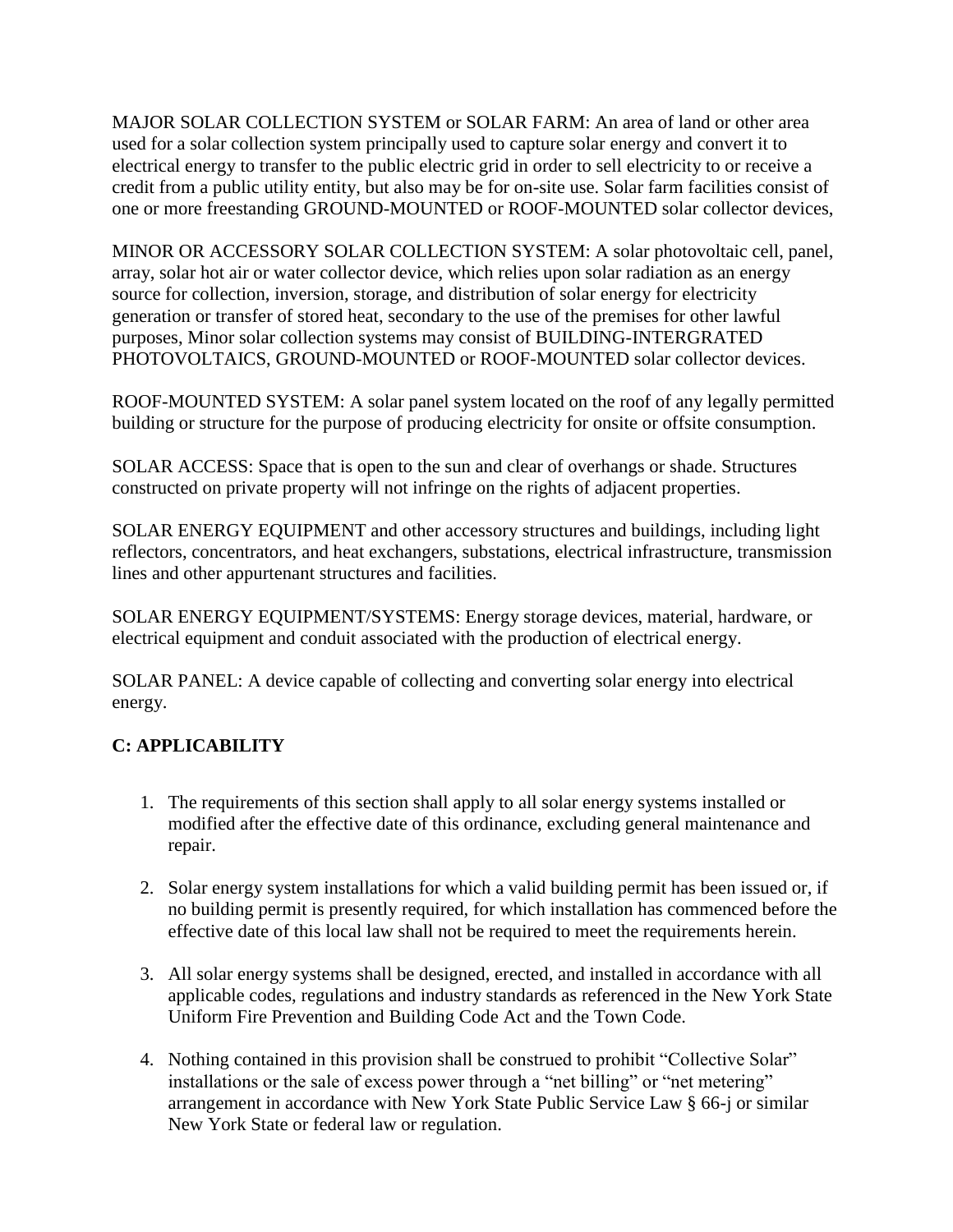5. All solar energy systems shall be designed, erected, and installed so as to prevent undue glare from failing on adjoining properties or creating traffic safety issues.

## **D: SOLAR COLLECTORS AND INSTALLATIONS FOR MINOR SYSTEMS**

- 1. Roof-mounted systems are permitted as accessory uses in all zoning districts, subject to the following requirements:
	- a) The distance between the roof and highest edge of the system shall be in accordance with the New York State Uniform Fire Prevention and Building Code.
	- b) Rooftop and building-mounted solar collectors shall not obstruct solar access to adjacent properties.
- 2. Ground-mounted and freestanding solar collectors are permitted as accessory structures in all zoning districts, subject to the following requirements:
	- a) The location of the solar collectors meets all applicable setback requirements of the zone in which they are located.
	- b) The height of the solar collectors and any mounts shall not exceed the height restrictions of the zone when oriented at maximum tilt.
	- c) The solar collectors are located in a side or rear yard. If the side or rear yard is visible from adjacent properties and roads, there shall be a landscape buffer installed.
	- d) Ground-mounted and freestanding solar collectors shall not obstruct solar access to adjacent properties.
- 2. All solar collector installations must be performed in accordance with applicable electrical and building codes, the manufacturer's installation instructions, and industry standards, and prior to operation the electrical connections must be inspected by Code Enforcement Officer or by an appropriate electrical inspection person or agency, as determined by the Town. In addition, any connection to the public utility grid must be inspected by the appropriate public utility.
- 3. When solar storage batteries are included as part of the solar collector system, they must be placed in a secure container or enclosure meeting the requirements of the New York State Uniform Fire Prevention and Building Code when in use and when no longer used shall be disposed of in accordance with the laws and regulations of Erie County and other applicable laws and regulations.

# **E: MAJOR SOLAR SYSTEMS**

1. **Major Solar Systems** are permitted through the issuance of a special use permit and site plan review in accordance with this Chapter in the M-1, M-2, R1-A, R1-B, R1-C, and R1-D Districts. The minimum lot size required is five acres in the M-1 and M-2 Districts, twentyfive acres in the R-1A District, and fifteen acres in the R1-B, R1-C, and R1-D Districts. In addition, Major Solar Systems must meet the criteria set forth below.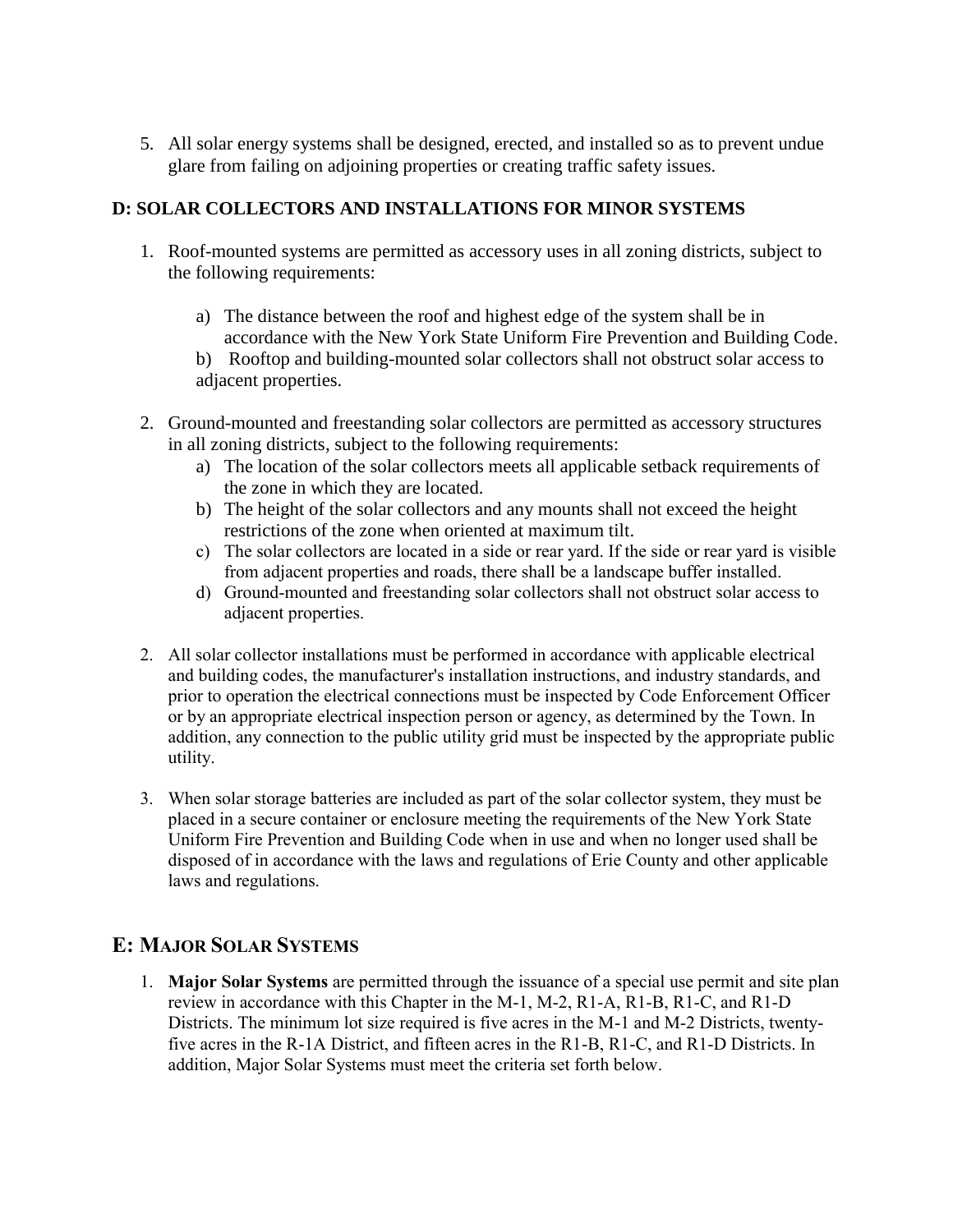- 2. A **Major Solar System** may be permitted M-1, M-2, R1-A, R1-B, R1-C, and R1-D Districts when authorized by site plan review and special use permit from the Town Board subject to the following terms and conditions.
	- a) The total coverage on a lot, including freestanding solar panels, shall not exceed 80%.
	- b) Height and setback restrictions.
		- i. The maximum height for freestanding solar panels located on the ground or attached to a framework located on the ground shall not exceed 20 feet in height above the ground.
		- ii. The minimum setback from property lines shall be 25 feet, unless adjacent to residential neighbor.
		- iii. A landscaped buffer of trees, shrubs or bushes shall be provided around all equipment and solar collectors to provide screening from adjacent residential properties and roads.
	- c) Design standards.
		- i. Removal of trees and other existing vegetation should be minimized or offset with planting elsewhere on the property.
		- ii. Removal of any prime agricultural soil from the subject parcel is prohibited.
		- iii. Proposed major solar systems shall not negatively impact the viability of prime agricultural soils on-site.
		- iv. Roadways within the site shall not be constructed of impervious materials and shall be designed to minimize the extent of roadways constructed and soil compaction.
		- v. All on-site utility and transmission lines shall, to the extent feasible, be placed underground.
		- vi. Solar collectors and other facilities shall be designed and located in order to minimize reflective glare and/or glint toward any inhabited buildings on adjacent properties and roads.
		- vii. All mechanical equipment, including any structure for batteries or storage cells, shall be enclosed by a minimum six-foot-high fence with a selflocking gate and provided with landscape screening.
		- viii. Major systems or solar farms shall not obstruct solar access to adjacent properties.
	- d) Signs.
		- i. A sign not to exceed eight square feet shall be displayed on or near the main access point and shall list the facility name, owner and phone number.
		- ii. A clearly visible warning sign concerning voltage must be placed at the base of all pad- mounted transformers and substations not to exceed four square feet.
- 3. A piece of equipment meets the definition of oil-filled operational equipment at 40 CFR part 112.2 (e.g. transformers, capacitors and electrical switches) shall comply with the secondary containment procedures of that regulation.

# **F. SPECIAL USE PERMIT REQUIREMENTS**